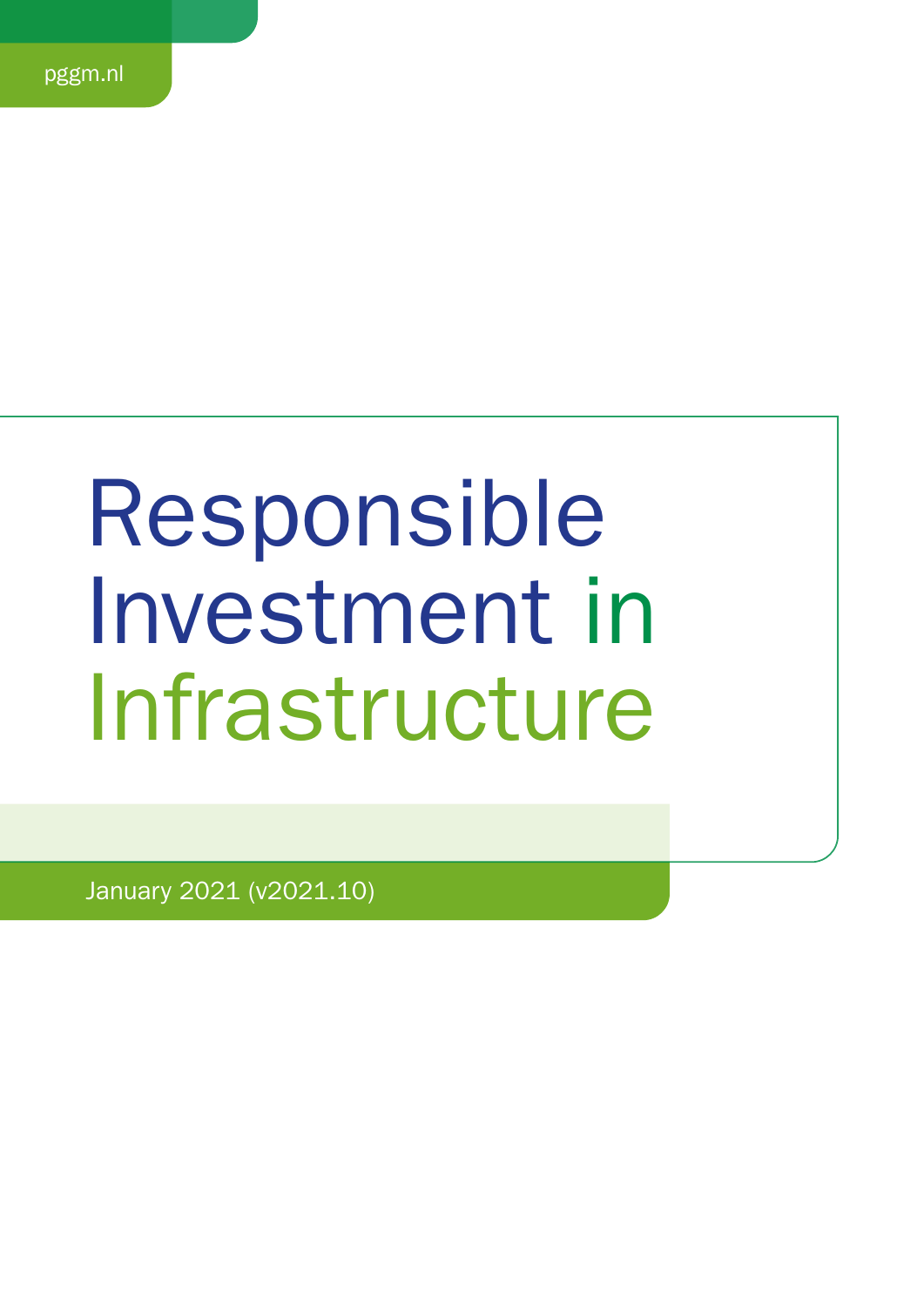# 1. Introduction

As a long-term investor, PGGM Vermogensbeheer B.V. (PGGM Investments, hereinafter PGGM) is committed to investing responsibly. PGGM manages its clients' Infrastructure investments in order to contribute towards a stable pension for their participants while also taking into consideration its impact on the world. PGGM recognizes that environmental, social, and governance (ESG) factors have a material impact on the financial performance of the portfolio, especially in the longer term. As such, integrating ESG issues into investment analysis and decision-making processes is part of its fiduciary duty.

Through the predominantly direct investment and active asset management strategy PGGM Infrastructure team is well positioned to steer and challenge its investee companies to adapt more responsible business practices in the environmental, social, and governance areas.

PGGM Infrastructure's investee companies provide reliable, affordable and sustainable infrastructure, which is essential for any modern society to thrive in the long term. This means that PGGM Infrastructure is in a unique position to contribute to the sustainable investment ambition of our clients in a direct and effective way.

This guideline addresses PGGM's management of ESG issues with regard to Infrastructure. The guideline is a further refinement of [PGGM's Responsible Investment](https://www.pggm.nl/media/f4zoxray/responsible-investment-implementation-framework_pggm.pdf) [Framework](https://www.pggm.nl/media/f4zoxray/responsible-investment-implementation-framework_pggm.pdf) and its implementation guidelines and the relevant fund prospectus and ancillary documentation. In addition, the obligations arising from compliance with legislation and regulations apply. The guidelines cover all investments made by PGGM Infrastructure, effective as of 1 January 2021.

## 2. Investment strategy & approach

PGGM Infrastructure aims to deliver attractive riskadjusted returns and the non-financial investment goals of its clients through significant minority or majority ownership in investee companies operating in 4 major infrastructure sectors: transportation, energy & utilities communication and social infrastructure such as education and healthcare.

PGGM Infrastructure's investee companies provide reliable, affordable and sustainable infrastructure, which is essential for any modern society to thrive in the long term.

PGGM Infrastructure believes that financially and organisationally healthy companies are more resilient: long-term investment horizons require conviction and commitment to ensure infrastructure investments are able to successfully adapt to the changing environment.

As a long-term investment manager, PGGM Infrastructure holds a stake in the long-term business strategy of the portfolio companies. To manage ESG risks and take advantage of ESG opportunities, PGGM Infrastructure initiates, as necessary, transformation in response to long term trends, such as energy transition, climate change adaptation, demographic and social shifts, need for increasing connectivity and accelerating pace of technological change.

Portfolio companies are analysed and monitored on their strategic and financial merits as well as their ESG performance. The latter is expected to help reduce investment and reputational risks or increase (expected) returns of the portfolio.

The engaged shareholder strategy underpinned by suitable governance rights presents a positive opportunity for sustainable business practices which are viewed as the social "license to operate". Sustainable and healthy companies are also more resilient: long-term investment horizons require conviction and commitment to ensure infrastructure investments are able to successfully adapt to the changing environment.

By having in place a transparent responsible investment guideline for Infrastructure, as further outlined in this document, and by actively taking into account the integration of ESG risks in investment decisions, the Infrastructure team believes that it offers a positive contribution that is best practice and in line with the clients' stated preferences and PGGM Infrastructure mandate.

The Infrastructure team aims is to be fully compliant with obligations arising from legislation and regulations. The relevant standards, codes of conduct or (inter)national initiatives or legislation that apply and have an impact on implementation are discussed below. For more detailed information please see [PGGM Investments website.](https://www.pggm.nl/en/our-services/transparency-reports-and-policy-documents/)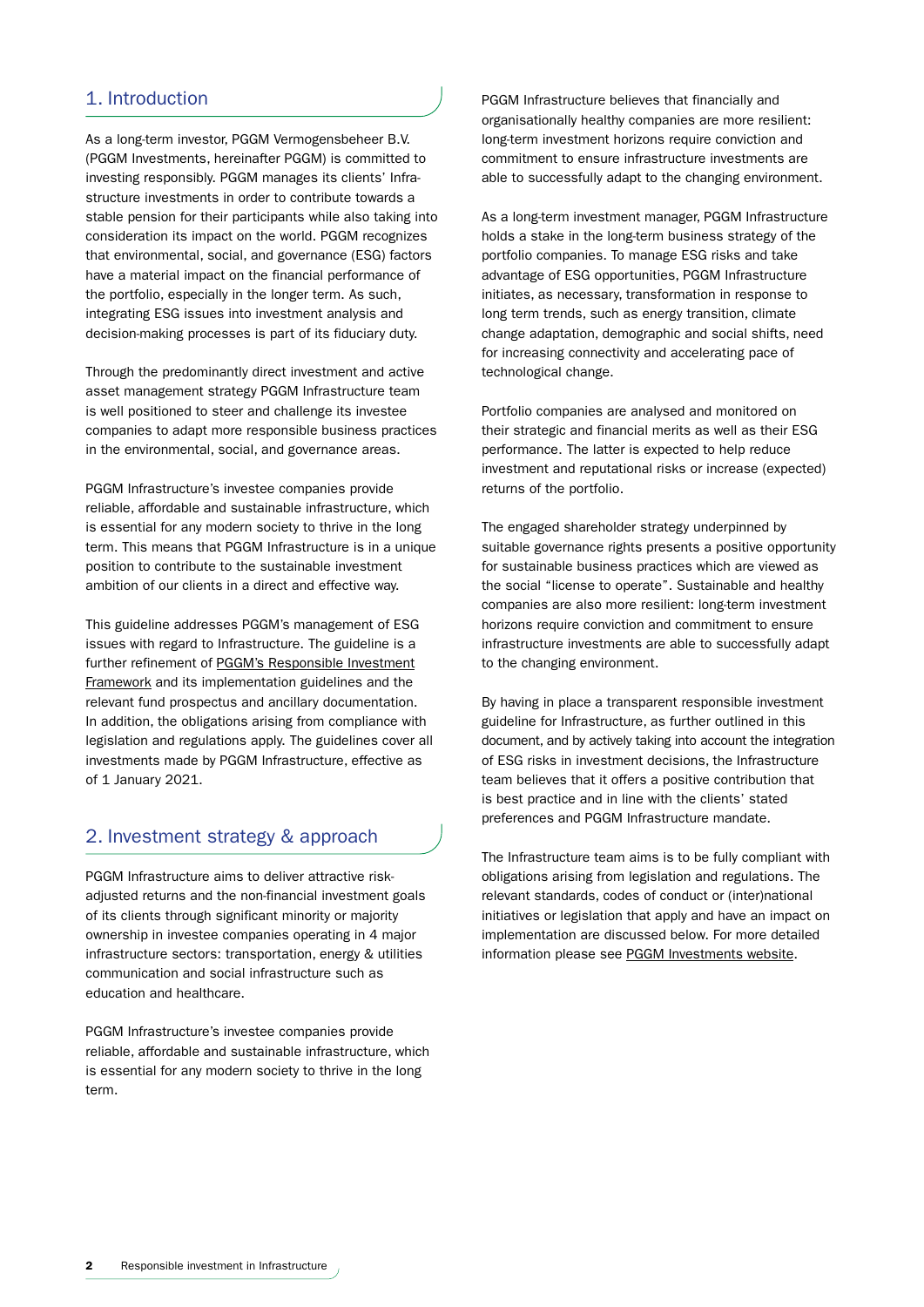# 3. Implementation

PGGM defines ESG integration as systematically taking into account those ESG factors that have a material effect on investment risk and return. Across its entire portfolio PGGM uses the [Materiality Map of the Sustainable](https://www.sasb.org/standards-overview/materiality-map/)  [Accounting Standards Board](https://www.sasb.org/standards-overview/materiality-map/) (SASB) as the framework to identify material ESG issues per sector. Similarly, Infrastructure takes the SASB Materiality Map into account when analysing ESG risks and opportunities in the investment process.

PGGM Infrastructure considers ESG factors to be essential due diligence inputs when evaluating long-term viability of investments in companies and projects focusing on infrastructure, their geographic markets, industries and business models.

The ESG factors are important not only at the investment decision-making process, but at all stages of the investment process through ownership.

#### (1) Pre-investment stage

ESG risks are defined as risks for the financial returns from material ESG factors. If it is concluded that the potential investment opportunity should be pursued an ESG risk assessment is completed to gauge in a structured way the "outside-in" view on the ESG risks of the potential investment. PGGM Infrastructure team performs pre-investment due diligence and assesses for each of the potential investee companies the potential for sustainability improvement against level of influence. The Investment Committee considers these factors in the investment decision process. The results of the assessment are captured and documented in the ESG Quickscan that is part of the investment decision process. The Infrastructure team is increasingly focusing on resilience and monitors exposure to severe weather conditions or environmental hazards.

The PGGM Investment Committees consider the ESG Quickscan to assess material ESG risks to the potential investee company.

This analysis is part of the decision-making process alongside investment risk/return. The ESG Quickscan contains not only environmental but also social issues in relation to stakeholders, incl. employees, customers and community on issues such as potential for conflict in the region, the labor standards and working conditions in the region, and the relationship with trade unions.

Transitional and physical risks deriving from climate change are considered a sub-set of ESG risks and are therefore covered by the ESG integration process of Infrastructure. Specifically, PGGM Infrastructure has partnered with a major insurance company to identify exposure to physical climate risks.

Within its investable universe PGGM Infrastructure screens the potential investments on suitability before proceeding with the investment process and rejects investments that are considered to be fundamentally misaligned with our investment beliefs and sustainability principles. This assessment is made by the investment team using publicly and privately available information and can range from the business model (e.g. significant reliance on coal-fired power generation), significant reputation concerns about the future co-shareholder(s), persistent poor public health & safety track record or past incidents of unethical practices. An investment opportunity can be rejected if we see no opportunity to implement improvements to mitigate these risks.



*Figure 1 Overview of the stages of the investment process in PGGM Infrastructure*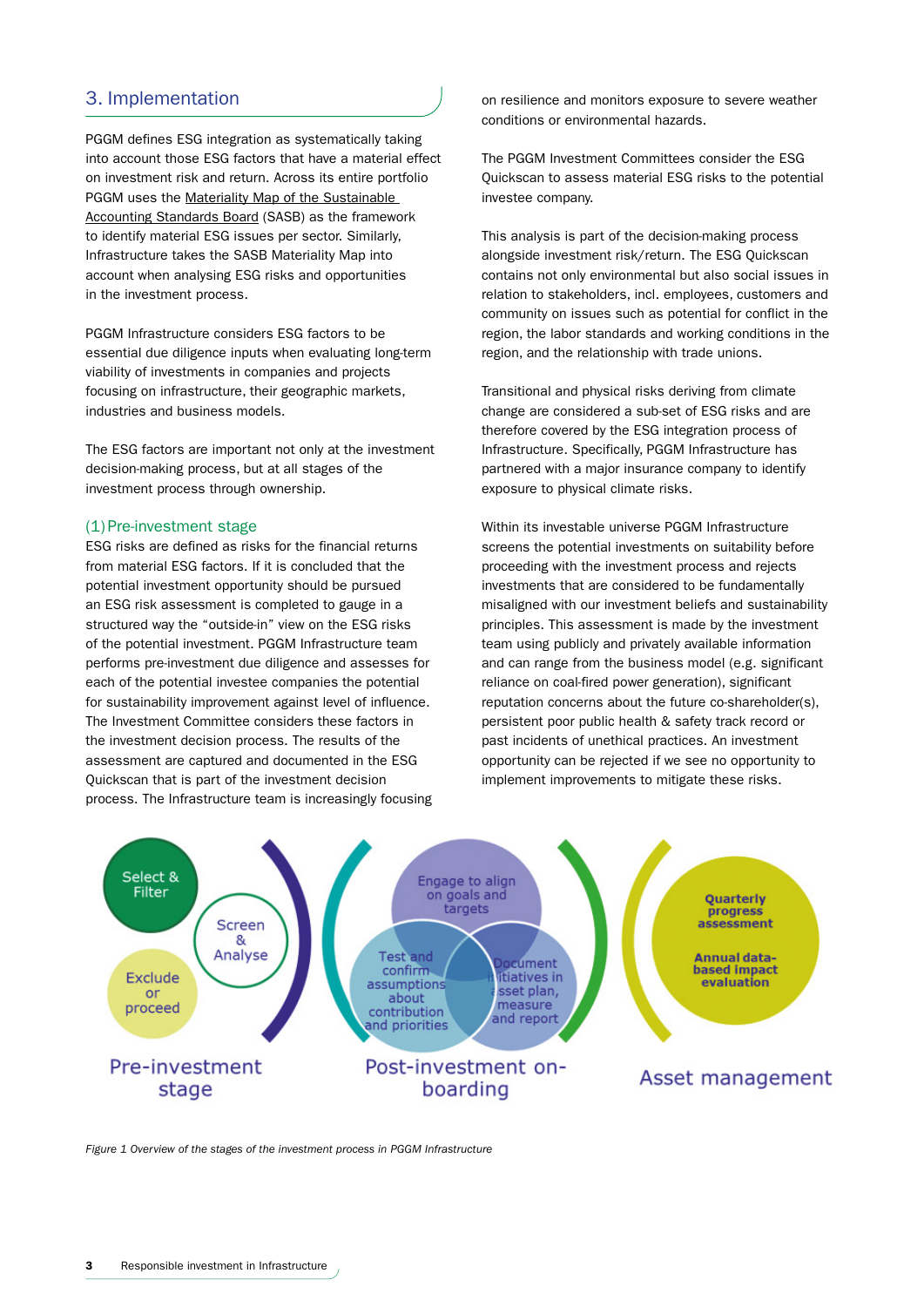## (2) Post-investment on boarding

Consistent and reliable ESG data is paramount for assessing and managing ESG risks. During the onboarding process PGGM Infrastructure assesses the quality/scope of the ESG data collected and reported by each investee company to the Board of Directors; any gaps and improvement actions are identified. Since its inception, PGGM Infrastructure participates in the [GRESB](https://gresb.com/infrastructure-asset-assessment/)  [Infrastructure benchmark](https://gresb.com/infrastructure-asset-assessment/) for the purposes of ESG peer comparison and each investee company is encouraged to participate in the GRESB Infrastructure benchmark. ESG factors are also a fixed part of the monitoring discussions and management is asked to devote attention to this, particularly if performance is less than satisfactory.

## (3)Ongoing stewardship and investment management

The company-specific objectives are reviewed annually and changes are reported quarterly and the exposure to ESG risks is monitored quarterly.

 $(1)$ ,  $(2)$  and  $(3)(a)$  apply to all new investments.

The key ESG risks that can materially impact value of the investments and hence are given particular attention during the whole investment process, including ownership phase, stem from lack of or failure to ensure the following:

Good governance:

- Responsible and ethical business practices and culture instilled as "tone at the top"
- **Effective critical incident management**

Socially responsibility:

- Compliance with statutory and technical health and safety requirements
- **D** Culture focused on healthy and safe working environment
- **Employee engagement, diversity and inclusion**
- Respect for human rights and community dialogue
- **Personal data protection**
- **D** Access and reliability of the infrastructure to the public (where applicable)

Reducing environmental impact:

- Location-driven physical climate change risk
- Regulatory measures/penalties for non-compliance with standards and regulations e.g. air quality or water and wastewater standards
- Failure to adapt to new climate-change driven constrains, e.g. net zero carbon

Although individual incidents cannot be ruled out, PGGM Infrastructure carefully considers, monitors and actively engages with the Board of Directors to mitigate these risks. Because of constant attention and engagement at the level of Board of Directors probability of a significant structured deterioration of the portfolio value due to ESG risks is considered limited.

PGGM Infrastructure does not have sufficient data yet to quantify positive correlation between sustainability and long-term value development. PGGM Infrastructure invests based on the conviction that a pro-active focus on socially responsible business practices and sustainability makes infrastructure businesses more valuable and less exposed to risks, such as stranded asset risk or reputational risk. It is also a key factor to remain attractive to talented employees and leverage opportunities for business development. Due to the private nature of infrastructure investments, reliable third-party ESG ratings are not available and hence not considered by PGGM Infrastructure.

Although PGGM Infrastructure acts as a long-term investor, investments can be considered for early divestment if it no longer fits into the portfolio or if the long term risk profile deteriorates.

#### 3.b Impact

In addition to a better-performing portfolio, PGGM Infrastructure seeks to enhance the positive impact of its investments and to minimize adverse impacts even when they do not directly affect the financial performance.

#### 1. Positive impact: investing in the SDGs

In 2016 PGGM and APG defined Sustainable Development Investments (SDIs) as "investments that yield market-rate financial returns while generating a positive social and/or environmental impact" (i.e. contribute to the Sustainable Development Goals). In 2020 Australian Super, British Colombia Investment Management Corporation joined APG and PGGM in the [SDI-Asset Owner Platform](https://www.sdi-aop.org/) which owns a taxonomy of products and services (solutions) that contribute to the SDGs. With a set of decision rules the taxonomy forms the basis for the classification of investments as 'SDI'.

PGGM main client's ambition is to increase the SDI volume to 20% of the total portfolio by 2025. The effort to measure portfolio companies' real-world impact, however, is currently limited to seven focus SDGs: #2 (zero hunger), #3 (good health and wellbeing), #6 (clean water and sanitation), #7 (affordable and clean energy), #11 (sustainable cities and communities), #12 (responsible consumption and production) and #13 (climate action). To estimate and monitor the impact on these focus SDGs, the indicators suggested by the [Working Group on SDG impact measurement of the](https://www.dnb.nl/en/green-economy/sustainable-finance-platform/sdg-impact-assessment-working-group/)  [DNB-facilitated Sustainable Finance Platform](https://www.dnb.nl/en/green-economy/sustainable-finance-platform/sdg-impact-assessment-working-group/) are used.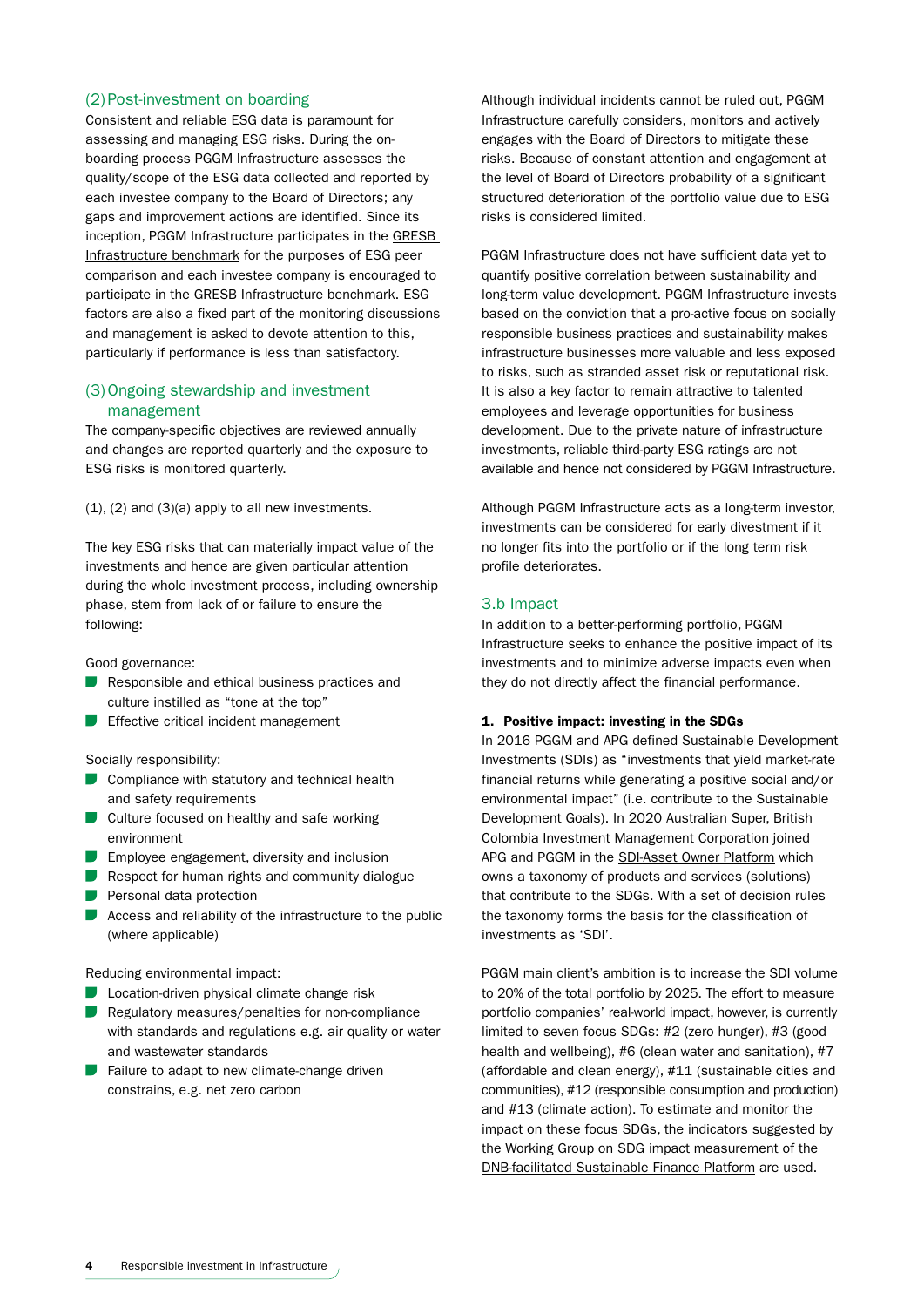PGGM Infrastructure aims to contribute to this ambition with at least 20%] of the PGGM Infrastructure portfolio classified as SDI by end 2025. The investee companies contribute with their products and services to the SDGs. As a significant shareholder with meaningful governance for several investee companies, we contribute to conduct based SDGs as well, for example to SDG5 (Gender Equality).

Impact related considerations are integrated throughout the investment process as follows:

#### *(1) Pre-investment stage*

PGGM Infrastructure does not seek to specifically target companies with leading sustainability practices or low carbon footprint. Instead, the team seeks to select potential investee companies based on their risk/return profile and potential to enhance value by improving on i.e. ESG profile. The latter includes meaningful and realistic improvements across our ESG objectives (e.g. implementing environmental management system or reducing carbon intensity under PGGM ownership).

Processes for SDI classification: The SDI classification potential shall be incorporated in the ESG Quickscan and the data required for verification of classification shall be acquired in the on-boarding phase.

#### *(2) Post investment phase*

If PGGM Infrastructure is successful in making the investment, the on-boarding process commences. Within the first 6 months since start of ownership, each new investee company is on-boarded in the portfolio by PGGM Infrastructure team, whereby among others the previous assumptions about positive and negative sustainability impact made during the investment decision are reconfirmed. If not yet the case, the Sustainability strategy is included on the Board of Directors. As part of this process, the resulting risks, opportunities and improvement initiatives are further fine-tuned and conclusions and recommendations are shared with the Investment Committee and in the Board of Directors. If PGGM does not have a formal governance the team engages in dialogue with other co-shareholders and the executive team to achieve results

#### *(3) Ongoing stewardship*

As a long-term owner of investee companies PGGM Infrastructure aims to deliver improvement across all sustainability objectives at portfolio level. The concrete results per investee company are determined based on the type, scope and organizational maturity of the business. For instance, for investee companies with significant capex programs the team aims to implement a capital allocation process to steer capital towards more sustainable choices. PGGM Infrastructure actively

approaches and works closely with executive management teams of the investee companies, with the Boards of Directors and with other shareholders to build support coalition and execute sustainability improvements. Our objective is to build better businesses that are able to sustain their value in the long term by dynamically managing and mitigating ESG risks while producing verifiable evidence of a positive contribution to the UN SDGs.

(1), (2) apply to all new investments. In addition, step (3) applies for all direct investments in the portfolio where PGGM Infrastructure can exercise a significant level of influence, which involves a degree of control over the Board decisions.

#### 2. Minimise negative impact

The social and environmental impact of the capital entrusted to PGGM by its clients is significant. PGGM can stimulate a positive contribution to a sustainable world and has the responsibility to minimise adverse impact. Adverse impacts refer to negative impacts (harm) to individuals, workers, communities and the environment.

Each investee company reports adverse impact through the annual GRESB Infrastructure assessments. In addition, the executive management and Board of Directors at the portfolio company, if applicable, are responsible to oversee reporting on all material breaches and incidents, including health & safety, industrial disputes, legal and regulatory compliance and environmental pollution.

As from 1 January 2022 at the latest, PGGM shall avoid new investments in companies that are in very severe violation of the OECD Guidelines for Multinational Enterprises (hereinafter OECD guidelines) and/or the UN Global Compact principles. When feasible, PGGM shall undertake best efforts to divest existing exposures to these companies all together and/or shall engage with the companies, or a selection thereof, that are in (very) severe violation of the OECD guidelines and/or the UN Global Compact principles.

Based on its high likelihood and severity, climate change as a driver of adverse impact its prioritized. Clients of PGGM's have committed themselves to the Dutch Climate [agreement](https://www.klimaatakkoord.nl/documenten/publicaties/2019/06/28/national-climate-agreement-the-netherlands)<sup>1</sup> and to the [Paris Climate Agreement](https://unfccc.int/sites/default/files/english_paris_agreement.pdf) to align policies consistent with the objective to limit the global temperature rise to a maximum of 1.5 °C. The ambition is to have a climate neutral investment portfolio by 2050 - in line with the ambition of the European Union and the Paris objectives.

1 In Dutch "Klimaatakkoord"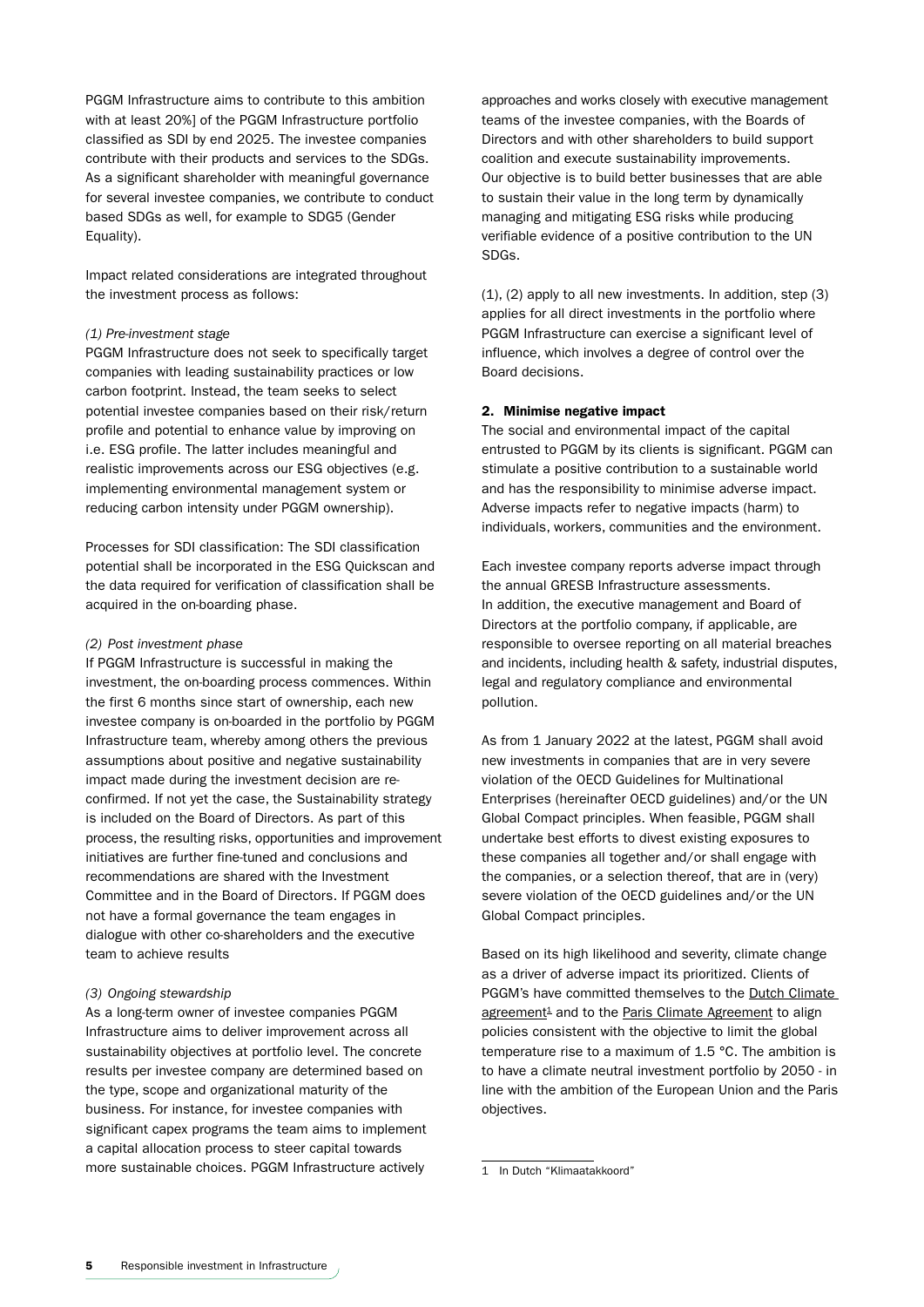PGGM Infrastructure commits to this ambition and actively seeks to establish achievable targets for investee companies. Moreover, the team is committed to gather data to allow for the measurement of portfolio emissions.

## 3.c Stewardship (engagement, voting, shareholder litigation)

PGGM Infrastructure actively uses its influence as a shareholder to achieve improvements in the ESG field, thereby contributing to the quality, sustainability and continuity of companies and markets. PGGM sees it as its responsibility to engage with market parties and companies about their policies and activities. In this way, it attempts to realise ESG-related improvements. If PGGM is also shareholder in a specific company it applies customized voting principles, written down in the [PGGM Voting Guidelines](https://www.pggm.nl/media/5xxhbgnv/pggm-global-voting-guidelines_2020.pdf).

As an influential shareholder, PGGM Infrastructure has typically at least one seat in the Board of Directors (or the Supervisory Board<sup>2</sup>) and leverages its influence in the Board of Directors, by shaping strategic direction of the business and by articulation of risk appetite. The stewardship goals are achieved though exercise of governance rights, such as voting on Board and shareholders' resolutions, regular dialogue with executive teams, and participation in the Board through non-executive directors appointed by PGGM. Moreover, leverage points include initiating points for the Board agenda, voting on business plan and CEO appointment.

PGGM Infrastructure Investments actively uses its influence as fund manager/significant business owner to achieve improvements across ESG objectives. It engages with companies on their policies and activities as well as with the broader private equity market on ESG standards.

As direct shareholders we continuously monitor the development of our investments through the formal reporting and governance forums, such as Board, Board committees and shareholder meeting as well as regular contact and dialogue with the executive teams. Insights acquired through these channels informs our assessment of the risk-return profile of an investment as part of our ongoing portfolio monitoring.

To monitor progress/effectiveness of engagement on ESG issues we review quarterly progress on initiatives and changes delivered on a pre-defined set of metrics across Sustainability objectives. Moreover, we use the annual GRESB Infrastructure benchmark to monitor the trend across various ESG parameters related to leadership and performance and the relative position of the portfolio company relative to its peer group.

PGGM encourages collaborative dialogue by portfolio companies with the stakeholders to identify and keep aware on the key ESG issues. As an engaged and long-term investor and business owner, PGGM Infrastructure cooperates across a broad range of parties to shape sector approach to ESG and sustainability, including co-shareholders (often also public or occupational funds), regulators and public entities (e.g. grantors of transportation and social infrastructure concessions), debt providers, non-financial information auditors.

PGGM Infrastructure participates in the Standards Board for GRESB Infrastructure to improve the GRESB Standards, infrastructure investment associations, and in relevant sector-wide forums, e.g. dedicated to promoting Diversity & Inclusion such as i.e. Women in Infrastructure.

## 3.d Exclusion

The [PGGM Implementation Guidelines on Exclusion](https://www.pggm.nl/media/f4zoxray/responsible-investment-implementation-framework_pggm.pdfhttps:/www.pggm.nl/media/f4zoxray/responsible-investment-implementation-framework_pggm.pdf) are applicable to investments in all asset classes, including Infrastructure. The PGGM-wide product-based Exclusion List consists of companies engaged in controversial weapons, tobacco, tar sands as well as thermal coal utilities and mining companies.

By excluding companies on the basis of the above elements, PGGM seeks to prevent PGGM-managed investments contributing financially to practices incompatible with the standards and values of PGGM, its clients and their beneficiaries.

## 4. Transparency

Each quarter the Infrastructure team provides an update of its responsible investment activities in the clients' quarterly report. This includes information regarding stewardship activities, impact investing and integration of ESG-factors in its investment decisions. Also, any relevant negative impacts and our monitoring of these impacts are reported. In addition, the team contributes to PGGM Investments annual Integrated report and report on its responsible investment activities in the Principles of Responsible Investment (PRI) annual survey.

In addition, PGGM Infrastructure Fund quarterly reports to the investors on investment performance of the investee companies, including sustainability. This includes ESG stewardship activities, impact investing and integration of ESG-factors in our investment decisions. Also, any material ESG incidents and emerging risks are reported to investors.

<sup>2</sup> Depending on the jurisdiction